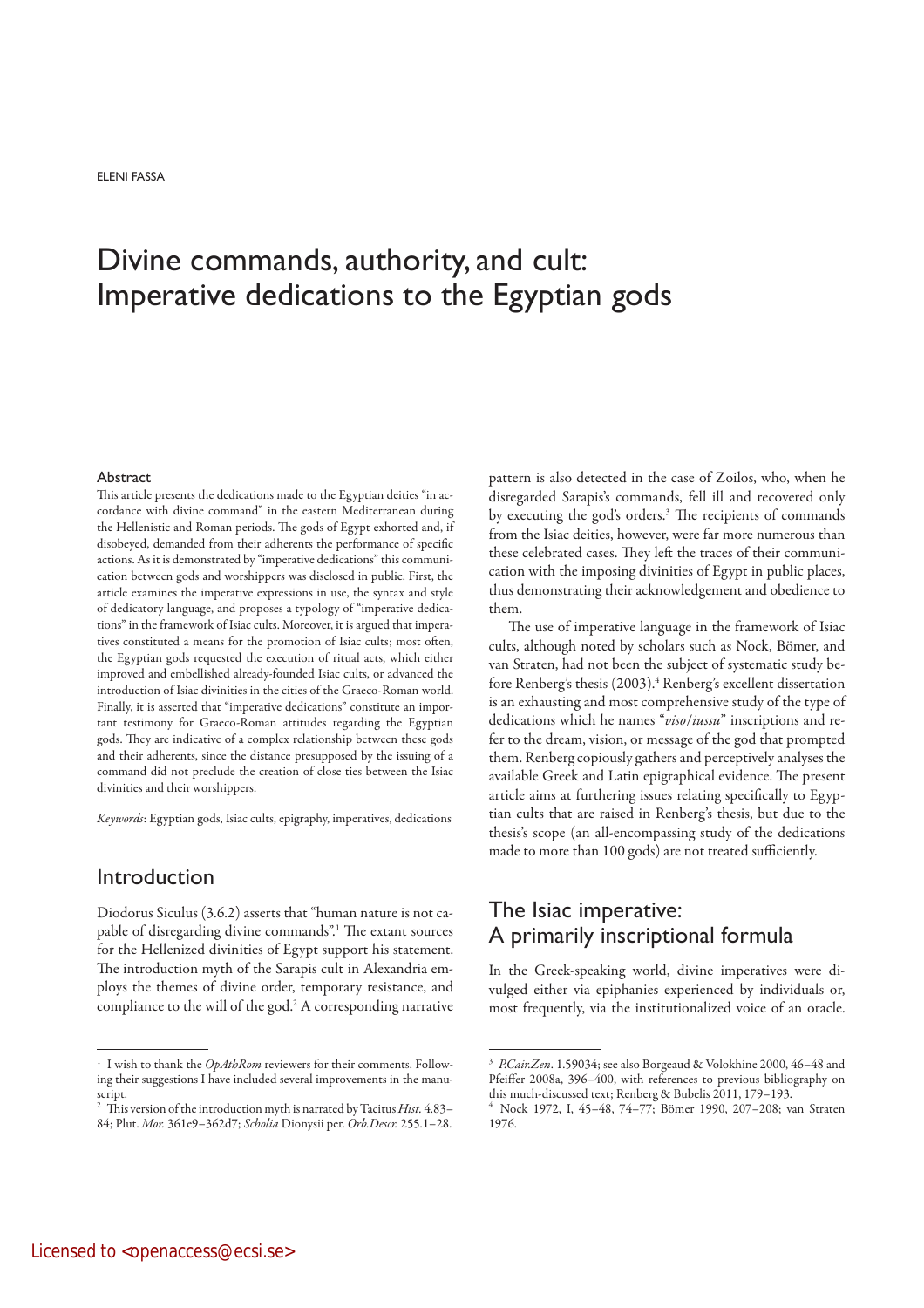The Isiac gods, however, were focused predominantly on individuals, on a straightforward and unmediated contact with their worshippers, who themselves became recipients of the gods' commands.5

This communication between gods and humans, especially from the Hellenistic period onwards, retreated from the private sphere and attained a public dimension.6 Isiac imperatives had to be repeated in public, as an accessible to all testimony made by the worshipper. The most suitable means for expressing these concepts was not primarily literature, but inscriptions.

The imperative relationship between the Egyptian gods and their adherents was epigraphically structured in two ways. The majority of the worshippers preferred to underline the *divine order itself* and they concurrently used the expressions κατά πρόσταγμα, κατ' έπιταγήν, and κατά κέλευσιν. Specifically, most of the extant imperatives were articulated with the term κατὰ πρόσταγμα; the expression κατ' ἐπιταγήν was less frequently used, while the formula κατὰ κέλευσιν does not seem to constitute a popular imperative expression (see below). Thus, regarding the expressions in use, imperative dedications to the Egyptian gods are in accordance with the concurrent, general tendencies in the dedicatory language: from the Hellenistic period onwards dedicants focused on the commandment and not the medium of communication.7

Some worshippers, however, did not wish to emphasize the divine command, but the fact that it was transmitted through a vision. Accordingly, there evolved an additional structuring of the imperative relation between Isiac gods and men; it underscored the epiphany itself and was expressed with the formulae κατ' ὄναρ, καθ' ὅραμα, κατὰ χρηματισμόν, and κατὰ τὴν μαντείαν (see below).

The same tendencies could be detected in the Latin imperative dedications. Most of the Latin-speaking worshippers of the Egyptian gods preferred to stress the commandment itself, using terms such as: *(ex) imperio, ex monitu, ex praecepto, iussu, divino mandato.* When they wished to underline the vision, they used the expression *ex visu/ex viso*. Compared to the Greek evidence, however, the surviving Latin imperatives are by far less and are dated only during the Imperial period.<sup>8</sup> The scarcity of the Latin evidence does not allow for a general treatment, since imperative dedications to the Egyptian gods in the Latin-speaking world, although widespread, were quite rare.

The ambiguity of the terms referring to the commandment or the dream is emphasized by Renberg, who delineates the problems arising from scholarly assumptions regarding their meanings.9 He points out that often the distinctions between them were not as sharp as modern scholars have assumed. For example, terms that were almost unquestionably related with dream revelation, such as ἐπιταγή may well refer to an oracle. However, the "vague references" and the ambiguity of the formulae used does not necessarily demonstrate an ambiguity of the experience of the dedicant. In my opinion, the ambivalence should be primarily linked to epigraphic conventions. Renberg places much emphasis on the exceptions to scholarly assumptions. In this framework, he asserts e.g. that a κατ' ὄναρ dedication could have been made by a dedicant after a dream which he did not have himself, but another (a priest or relative) on his behalf.10 Indeed, there is one such documented case. Based on this single instance Renberg asserts that there might also be other instances, when dedications were made in similar circumstances, but this was not stated by the dedicants. One cannot, of course, exclude this possibility. Nevertheless it is also important to note that the majority of the extant evidence does not record such cases. In my view this may occur for two reasons: either because the experience was indeed unsolicited or because, even if the communication with the divine was mediated, this was not considered as an important fact by the dedicant. One should also not underestimate epigraphic conventions, either on an ecumenical or on a local scale. These conventions demanded that this type of experience, when recorded epigraphically, should be concise and homogenous. Given the fact that a practice develops into a convention, because it has specific advantages and it is considered to be easily understood by the majority, it should be assumed that for the majority of the literate population imperative formulae were not regarded as ambiguous or unclear. Thus, a dedication that was made κατ' ὄναρ must have signified that the god to whom the dedication was made appeared in what was perceived as a dream (of sleep or of waking reality) and issued commands addressed to the dedicant.

The papyrological evidence relating to the imperative aspect of the Egyptian divinities is scant. All the papyri with imperative formulae come from Egypt, where, however, imperative expressions enjoy a peculiar status; they were used more

<sup>5</sup> Cf. Moyer 2011, 168; Renberg 2003, 305–306.

<sup>6</sup> On the epigraphic habit see the seminal study of MacMullen 1982; on the problems of distinguishing between private and public cult see Aneziri 2005, 219–222.

<sup>7</sup> Cf. Renberg 2003, 67. 8 *Divino mandato*: *RICIS* 501/0122; *Isidis imperio*: *RICIS* 113/1007, 113/1011, 508/0401, 503/0901, 601/0202; *ex imperio Isidis*: *RICIS* 113/1012; *[Isidi]… ex imperio: BIs* I 609/0501; *iussu dei Ne[tonis?]: RICIS* 603/0101; *iussu dominae Isidi Bulsae*: *RICIS* 602/0301; *ex monitu eius*: *RICIS* 514/0401, 515/0501; *ex praecepto S[arapidis?]*: *RICIS*  \*703/0302; *ex visu*: *RICIS* 501/0138, 501/0153, 509/0101, 515/0114,

<sup>612/0402, 613/0202;</sup> *ex viso*: *RICIS* 501/0116; *ex viso collegio*: *RICIS* 501/0112; *ex voto et iussu*: *RICIS* 602/0202.

<sup>9</sup> Renberg 2003, 17–27.

<sup>&</sup>lt;sup>10</sup> Cf. Renberg 2003, 38, 141.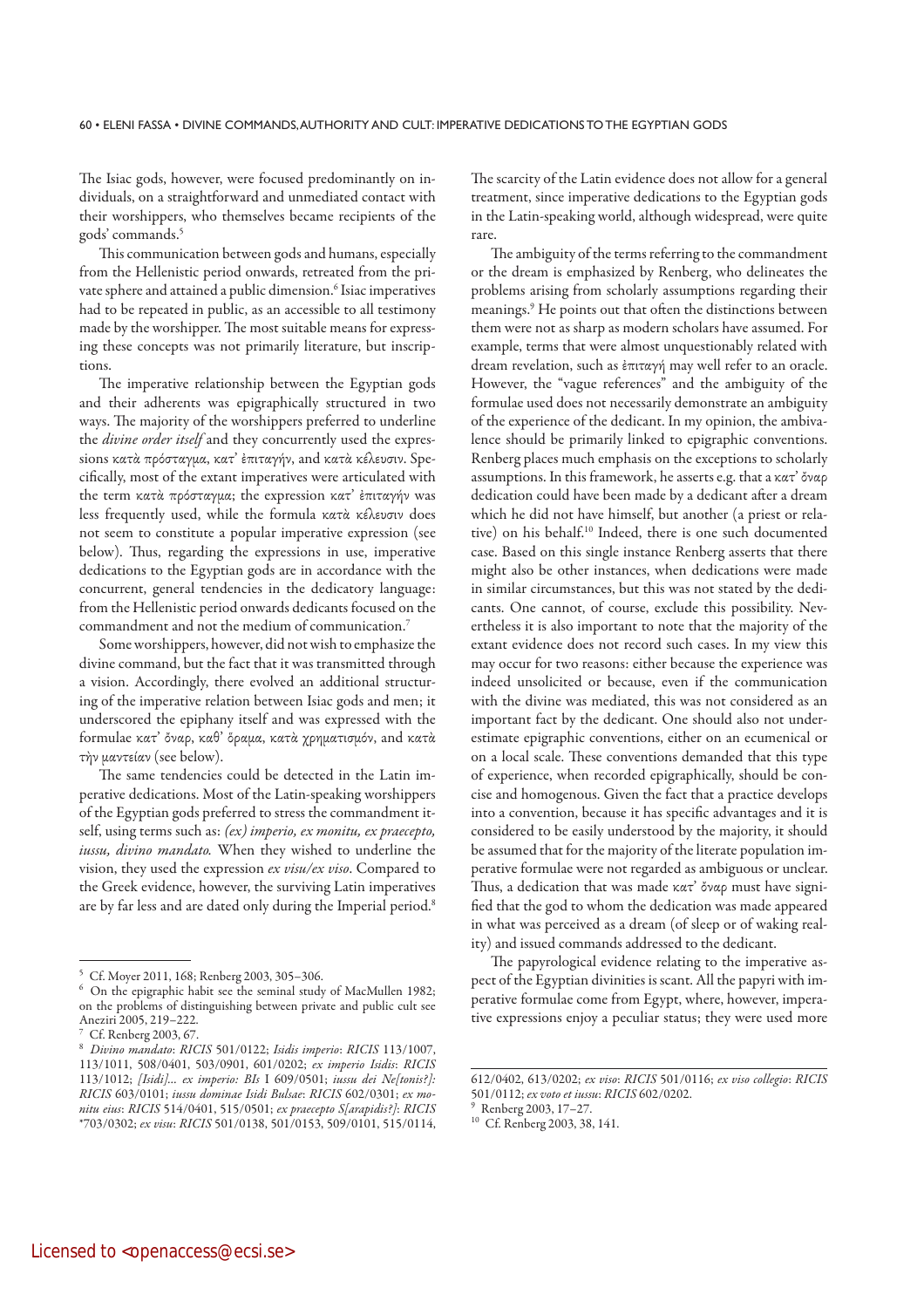often by kings than gods, even if these gods were principally connected with the Ptolemaic kingship, such as Sarapis and Isis (see below).

The extant literature does not often stress the imperative nature of Isiac deities. Peculiarly, those authors who wished to expand on the nature of these divinities did not usually associate the use of imperatives with them.11

Regardless of the medium on which Isiac imperatives were recorded, what was stressed was the fact that the offerings to the gods were not made due to the dedicants' own initiative; they were dictated by a god. In the following section will be presented the ways in which these commands were articulated.

# Imperative dedications to the Isiac deities during the Hellenistic and Imperial periods

#### DEDICATIONS STRESSING THE DIVINE COMMAND

The adherents of the Isiac deities used two inscriptional formulae, in order to express the idea of a dedication made in accordance with a divine command, while also stressing the act of commandment itself: κατὰ πρόσταγμα and κατ' ἐπιταγήν.12 The choice of one in favour of the other was influenced either by local inscriptional conventions (the epigraphic customs of specific areas or sanctuaries), $13$  by the restrictions imposed by the medium itself (e.g., the stone on which the inscription was carved), or by other factors which are unknown to us (and might be related for instance to the stylistic preferences of the dedicant).

#### The κατὰ πρόσταγμα dedications to the Isiac deities

The formula κατὰ πρόσταγμα (with its grammatical, syntactical, and dialectical variations) is the earliest of the imperative expressions used in the worship of the Egyptian deities.14 From the early 3rd century BC to the 3rd century AD the worshippers of the Isiac gods employed the *prostagma* formula in order to express the act of making an offering after a divine command. The vast majority of the imperative dedications dated to the Hellenistic period are articulated with the *prostagma*  formula, whereas only three of these use the expression κατ' ἐπιταγήν.15 The κατὰ πρόσταγμα formulation did not cease during the Imperial period; from the 1st century AD however, the imperative expressions at hand multiplied, and the relatively uniformity of expression of the Hellenistic period was replaced by a multiplicity of choices for the formulation of the imperative message (with the expression κατ' ἐπιταγήν being also highly popular).<sup>16</sup> In total, 64 imperative dedications to the Isiac deities, using the formula κατὰ πρόσταγμα, are known to us from the Hellenistic and Imperial periods, thus making the κατὰ πρόσταγμα phrasing the most frequent of the imperative formulae in dedicatory inscriptions to the Egyptian deities.17

The *prostagma* imperative also has a wide geographical distribution; it is found in Athens, Demetrias, Lindos, Tenos, Chalke, Kos, Ephesos, Soloi, and Tyros. The case of Delos should be underlined: Delos holds a conspicuous place in the imperative geography of the Isiac cults, with almost two out of three imperative dedications using the *prostagma* formula being dedicated there.

The simplest phrasing of a *prostagma* dedication includes the name of the dedicant in the nominative case, the name(s) of the god(s) to whom the dedication is made in the dative case and then the imperative expression, e.g.,

Δείνων Χαιρήμονος

[Σ]αράπιδι, Ἴσιδι, Ἀνού[βιδι]

[κα]τὰ πρόσταγ[μα] (*RICIS* 202/0602)

(Deinon, son of Chairemon, [makes this dedication] to Sarapis, Isis [and] Anubis, following a command)

The reversal of the above syntax is quite rare, but not unattested (e.g., *RICIS* 315/0201); in other cases, the proxies of the gods wished to place their name(s) in a conspicuous place at the beginning of the text, and the imperative expression was emphatically placed at the end.<sup>18</sup>

<sup>&</sup>lt;sup>11</sup> Plutarch, e.g., in *De Is. et Osir*. does not emphasize the commanding features of the Isiac gods; see however Juv. *Sat*. VI.526.

For the evolution of these formulae as part of inscriptional language see Renberg 2003, 67–94.

<sup>&</sup>lt;sup>13</sup> This is especially emphasized by Renberg 2003, 215-232.

 $^{14}\,$  For the evolution of the term and its strong relevance to cults originating in Egypt see Renberg 2003, 180–182.

 $^{\rm 15}$  From a total of 65 extant dedications which emphasize the imperative message and are dated to the Hellenistic period, 60 use the *prostagma* formulation.

<sup>&</sup>lt;sup>16</sup> On the differences between the Hellenistic and the Imperial periods as regards lexical preferences in dedicatory language see Renberg 2003,  $191-192.$ 

<sup>17</sup> Κατὰ πρόσταγμα imperative dedications (cited in chronological order): *RICIS* 401/0604, \*304/0603; *BIs* II 305/2003; *IAlexPtol* 21; *RICIS* 401/0601, 402/0801, 304/0602; *IAlexPtol* 53; *RICIS* 204/0337, 101/0206, 202/0602, 112/0705, 204/0501, 204/1004, 315/0201, *Graff Abyd* 419; *RICIS* \*101/0220, 114/0204, 302/0203, 204/1009; *BIs* II 305/2002; to these should be added the Delian *prostagma* dedications, which are all dated to the Hellenistic period (see below).

<sup>18</sup> E.g., *RICIS* 114/0204, 202/0602, 204/1004.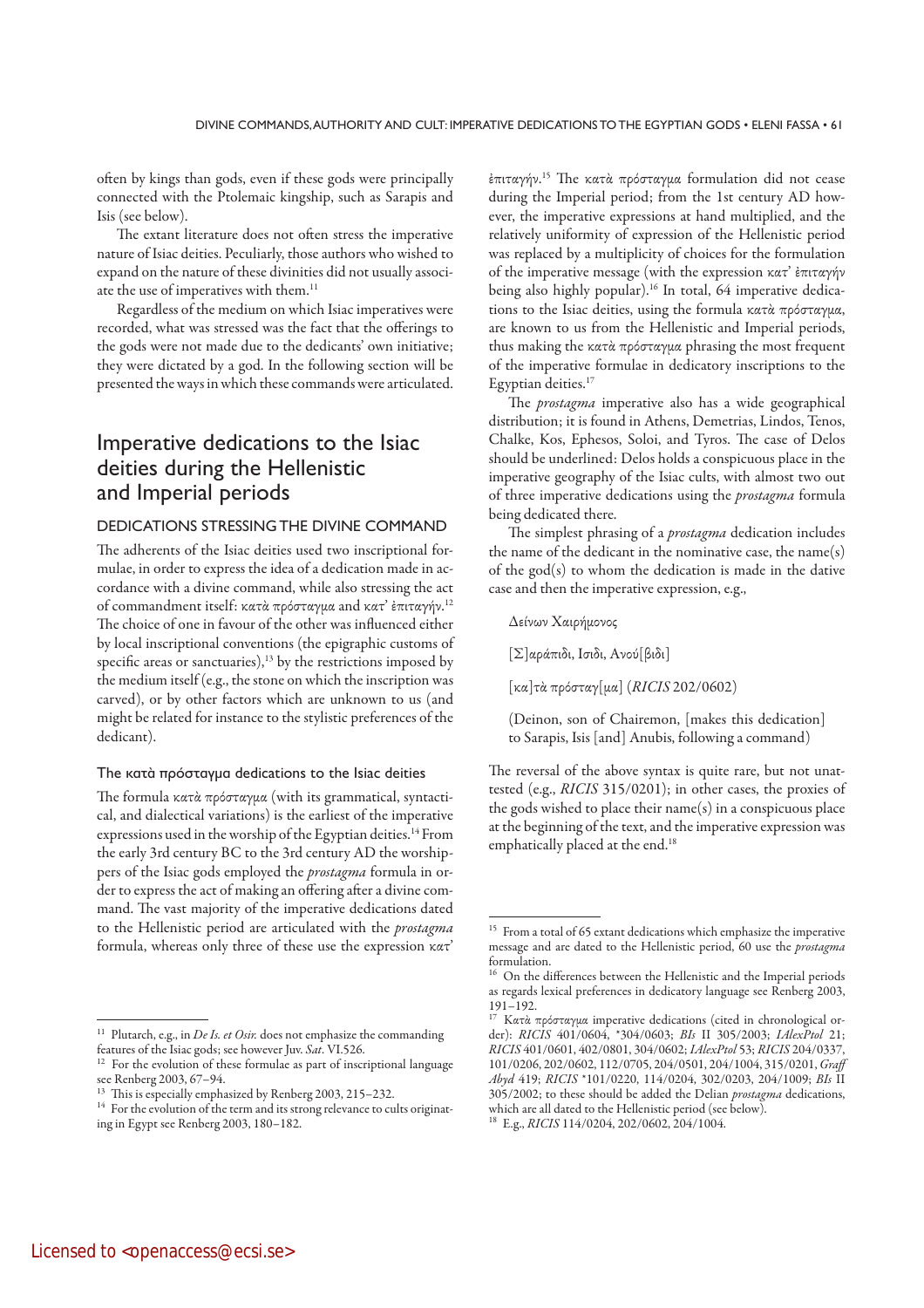There are few cases where the devotees of the Isiac cults preferred such succinct phrasing. Some of them recorded the type of dedication, especially if it was expensive or impressive,<sup>19</sup> while others wished to name explicitly the gods who issued the command.20 As a rule, the *prostagma* dedications follow common epigraphic conventions and embody popular inscriptional formulae such as the ὑπέρ clause. In these cases as well, the imperative expression is normally placed at the end of the text.21 In contrast to the private dedications to the Isiac deities from Egypt in which the ὑπέρ clause often refers to the royal couple, in the *prostagma* dedications from the rest of the Hellenistic world the same clause retains its traditional meaning: it refers primarily to individuals with whom the dedicant has close ties (family members or friends).22

The first extant dedication which includes an imperative expression in the framework of Isiac cults was an offering to Sarapis. At the beginning of the 3rd century BC, a Rhodian named Moschion founded in Soloi (Cyprus) a sanctuary of Priapos, following a command of Sarapis.23 The second earliest imperative dedication comes from Kaunos: it is a *prostagma* offering to Sarapis, Isis and Theoi Adelphoi, which also associates in an early stage the Ptolemaic royal household with the Isiac divinities.24 Finally, in an inscription from Ephesos, a city which had close ties with the Ptolemaic kingdom during the 3rd century BC, a priest called Glaukias founded a sanctuary and a temple after receiving a divine command.25 Although the name of the god who issued the order cannot be discerned, the expressions κατὰ πρόσταγμα and προστάξαντος τοῦ θεοῦ indicate that the god was probably Sarapis.

Dedications such as the above foreshadow a certain trend regarding Isiac cults in general and the cult of Sarapis in particular. It is noteworthy that, in the 3rd century BC inscriptions, when the divine agent issuing the command is explicitly mentioned, it is most frequently Sarapis.<sup>26</sup> Although the evidence is admittedly scanty, it is not unreasonable to suggest that in the early stages of the dispersion of the Sarapis cult in the cities of the Hellenistic world, Sarapis appeared as a commanding god and the expression his adherents preferred to use during this period was the κατὰ πρόσταγμα imperative. In the following centuries, the god, and the other Isiac divinities, appeared systematically to individuals and demanded the execution of acts which pertained primarily to the development and evolution of their worship, such as the introduction of their cult and the repair or embellishment of existing sanctuaries.

#### **The Delian** *kata prostagma* **dedications**

From the three Sarapieia of Delos survive 47 imperative dedications, the vast majority of which (45 of 47) use the *prostagma* formula.27 They are dated from the end of the 3rd century BC to the first decades of the 1st century AD, when, after the siege and invasion of the island by Mithridates, the cultic activity on Delos gradually withered.

The well-known *Delian Chronicle* (*RICIS* 202/0101), the text referring to the foundation of the Sarapis cult on the island, is itself a *prostagma* offering, the earliest of those from Delos (cf. l. 1: ὁ ἱερεὺς Ἀπολλώνιος ἀνέγραψεν κατὰ πρόσταγμα τοῦ θεοῦ). The priest Apollonios II, who, according to the *Chronicle*, experienced Sarapis's dream epiphanies quite regularly, was ordered by the god to record the adventurous introduction of the cult in the island and the god's power, as this was proved with unquestionable miracle acts.<sup>28</sup>

The text must have exerted a profound influence on the later Delian dedications to the Egyptian gods. Its "canonistic" power is evident not only concerning the religious mentality, but also the inscriptional language. The expression κατὰ πρόσταγμα τοῦ θεοῦ, emphatically placed as a heading at the beginning of this extensive text, evolved into a fixed formula in almost all the imperative dedications of Delos up to 167/6 BC. Some of them are dated only a few years after Apollonios's dedication: at the end of the 3rd, or the beginning of the 2nd century BC, a certain Mnesikleides dedicated a stele to Sarapis, Isis, and Anubis, the "victorious" gods, "in accordance with the order of the god".<sup>29</sup> The inscription follows the syntax of the first line of the *Chronicle* and has been adjusted to the demands of a succinct private dedication (with the addition of

<sup>&</sup>lt;sup>19</sup> E.g., *RICIS* 112/0705, \*304/0603, 401/0604.<br><sup>20</sup> E.g., *RICIS* \*101/0220, 204/0501, 302/0203.

<sup>20</sup> E.g., *RICIS* \*101/0220, 204/0501, 302/0203. 21 E.g., *RICIS* 304/0602, 401/0601.

<sup>22</sup> E.g., *RICIS* 101/0206; for the various uses of *hyper* in a religious context see Suk Fong Jim 2014, *passim* and esp. pp. 618–627.

<sup>23</sup>*RICIS* 401/0604.

<sup>24</sup>*BIs* II 305/2003.

<sup>25</sup>*RICIS* \*304/0603; Keil 1954, 222 dates the inscription between 244–204 BC; he believes that Isiac cults were introduced in Ephesus via Ptolemaic state propaganda, and thus assumes that the dedication was made when the Ptolemies had direct control of the city. Bricault (*RICIS* II, no.\*304/0603, p. 433) dates it to the early 3rd century BC. For the role of state propaganda and individual initiative in the diffusion of Isiac cults see Bricault 2008.

<sup>26</sup> Cf. *RICIS* 202/0101, 202/0122, 202/0124, 202/0129, \*304/0603, 401/0604; Sarapis and Isis: *IAlexPtol.* 21.

<sup>27</sup> Cited in chronological order: *RICIS* 202/0101, 202/0122, 202/0124, 202/0129, 202/0146, 202/0149, 202/0150, 202/0152, 202/0164–66, 202/0168, 202/0170, 202/0173, 202/0176, 202/0178, 202/0179, 202/0180, 202/0183, 202/0185, 202/0186, 202/0199, 202/0200, 202/0385, 202/0416, 202/0423–24, 202/0433, 202/0236, 202/0242– 43, 202/0252, 202/0263, 202/0287–88, 202/0322, 202/0225; *BIs* II 202/0439; *RICIS* \*202/0434, 202/0362, 202/0372, 202/0340–41, 202/0349, 202/0357, 202/0360.

<sup>28</sup> For the *Chronicle* see Roussel 1915–1916, 71–83; Fraser 1960, 22– 23; Bruneau 1970, 459–461; Engelmann 1975; Borgeaud & Volokhine 2000, 48–49; Moyer 2011, 142–207 makes a revised interpretation of the aretalogy.

<sup>29</sup>*RICIS* 202/0122.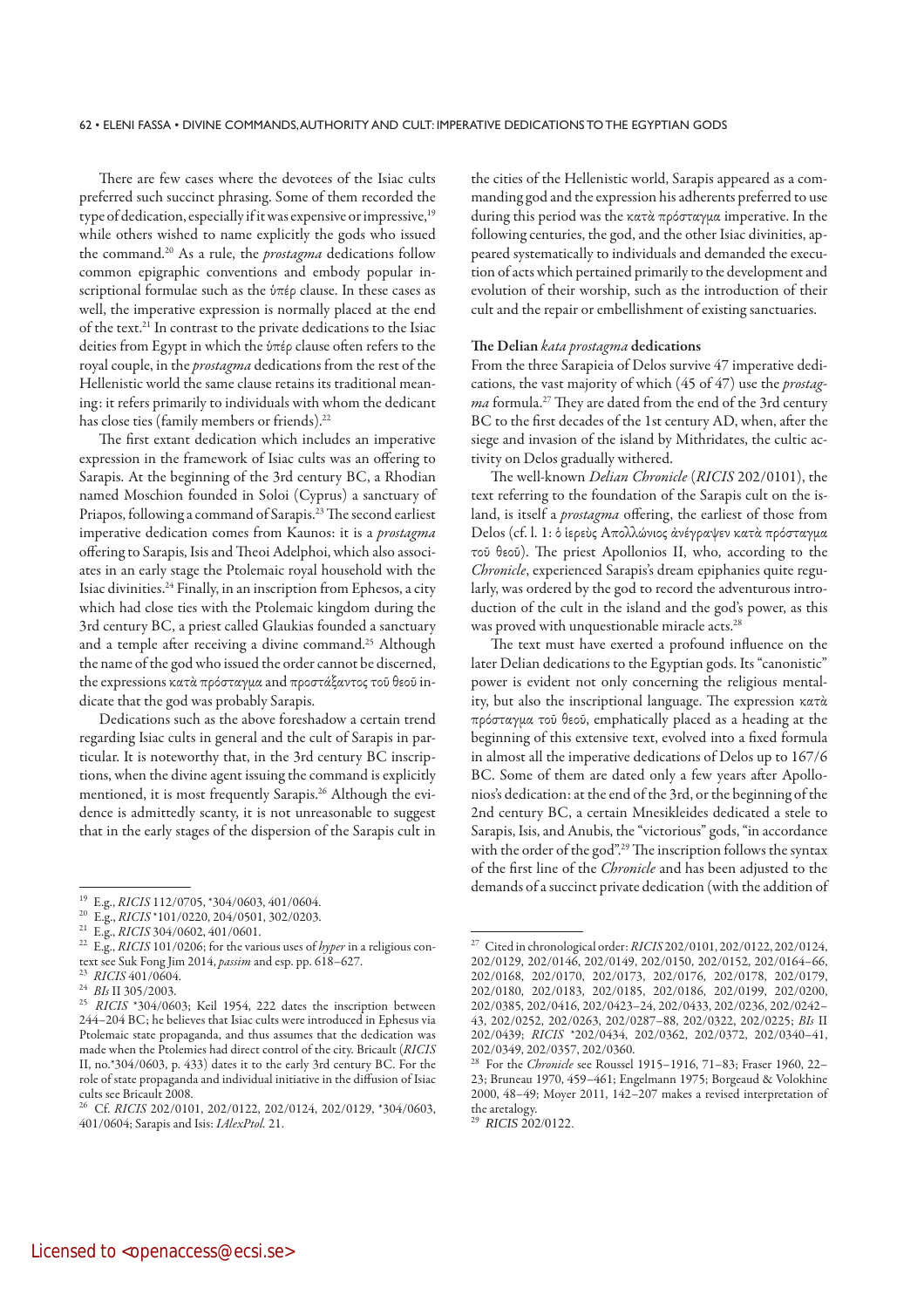the ὑπὲρ clause). A contemporary, but more impressive offering uses the same formula. The Tenian Ktesias dedicated a cylindrical pillar on a base, after the command of the god, which bore the copper head of an animal.<sup>30</sup> The text is followed by five verses in archaic style, which the speaking animal addresses to the passer-by. The combination of poetry and prose is also attested in the *Delian Chronicle*, which was engraved on a stele erected in close proximity to Ktesias's pillar.

The use of the genitive case to denote the god is found in almost all dedications up to the end of the independence of Delos. It is noteworthy that this imperative formulation which personifies the divine command is rarely attested outside Delos.<sup>31</sup> The frequency of this expression on Delos might be related to the formulative effect of the *Delian Chronicle*. In order to estimate the influence of this important text we should first take into account the conspicuous place which it held in the sanctuary. Moreover, its impression on the worshippers can be related to the content of the *Chronicle* itself. It is an impressive and unique *encomium*, a text which must have evoked the emotions of the worshippers, while also bringing to the foreground practical considerations: supernatural events were combined with real and the final triumph of the god was then acknowledged as a historical fact,<sup>32</sup> the consequences of which were still felt by his adherents visiting his sanctuary some decades later. The influence of such a text would not have been easily marginalized and maybe this is the reason why later dedicants tried to imitate its style.

The imperative dedications continue after the Athenian domination of the island, indicating that imperatives had evolved into a structural element of Isiac cults on Delos. However, the homogeneity exhibited by the Delian evidence before 167/6 BC is not retained; after this date no inscription survives using the expression κατὰ πρόσταγμα τοῦ θεοῦ. The diversifications in inscriptional language might be related to the political and social transition, from Delian to Athenian rule.<sup>33</sup>

The Athenian occupation generated modifications not only concerning the administration of the island, but also its cult. Sarapieion C was administered by the Athenian state: the dating of the texts was adjusted to Athenian inscriptional patterns and the priest of Sarapis, now an Athenian citizen, is referred to in the date-section of the offering to the Isiac deities.<sup>34</sup>

Furthermore, a massive marble stele testifies to the fact that the Athenian control of Delos had a considerable effect on Isiac cults—at least as far as Sarapieion A was concerned.35 The inscription, which has survived almost intact, combines two texts. The first is a letter from the Athenian generals to the *epimeletes* of Delos and the second a *senatus consultum* translated into Greek, which chronologically precedes the letter. According to the stele, the Athenians of Delos disturbed the performance of cultic acts in Sarapieion A and the Athenian *epimeletes* ordered its closing. The priest of Sarapis, Demetrios, who was most probably a descendant of Apollonios I, addressed the senate and asked for its mediation. The senate decided that the cult of the Egyptian gods should continue undisturbed and ordered the opening of the sanctuary. If we accept the dating of the inscription to 165 or 164 BC,<sup>36</sup> then the events to which it refers should be dated prior to this, that is, shortly after the Athenian occupation. Although the exact causes of the dispute are not known,<sup>37</sup> the inscription suggests that the Athenian presence on Delos did not leave the cult of the Egyptian deities untouched. In this framework it can be assumed that the effects of the Athenian presence also reached inscriptional language; the expression κατὰ πρόσταγμα τοῦ θεοῦ would have alluded to the pre-Athenian status of Delos and consequently it was abandoned and replaced by the simple *prostagma* formulation.

The expression "according to the order of the god" is not the sole peculiarity of the Delian imperative dedications. Only in Delos is the expression κατὰ πρόσταγμα διὰ ὀνειροκρίτου attested.38 The dedicatory formula reveals some ritual aspects of the Isiac cults, which are not normally highlighted in such succinct texts. The god appeared in a dream and gave a message to his or her worshipper. The worshipper, however, was either perplexed or not capable of decoding it. For this reason he/she turned to a professional dream interpreter, who then elucidated the divine will.39

#### The κατ' ἐπιταγὴν dedications to the Isiac deities

The second most popular imperative expression, which stressed the Egyptian gods' commands, is κατ' ἐπιταγήν. Although this type of imperative formula was not unknown to the dedicants of the Hellenistic age, the extant evidence sug-

<sup>&</sup>lt;sup>30</sup> *RICIS* 202/0124.<br><sup>31</sup> Specifically, only in one dedication from Ephesos (*RICIS* \*304/0603).

<sup>&</sup>lt;sup>32</sup> For the trial and its possible allusions to Egyptian mythology and Homer see Moyer 2011, 175–192.

<sup>33</sup> Cf. also Renberg 2003, 187–188.

<sup>34</sup> E.g., *RICIS* 202/0236, 202/0242.

<sup>35</sup>*CE* 14.

<sup>36</sup> Proposed by Habicht 1997, 256. For the problems concerning the dating see Bricault (*RICIS* 202/0195); see also Martzavou 2014, 177–184. 37 According to Roussel 1913, 317–320, the Athenians attempted to shut Sarapieion A because they regarded it as a rival sanctuary to Sarapieion C which they controlled. See also Moyer 2011, 197.

<sup>38</sup>*RICIS* 202/0340–41.

<sup>&</sup>lt;sup>39</sup> For the services offered by dream interpreters, which might not be directly referred in imperative dedications, see Renberg 2015, 241–242.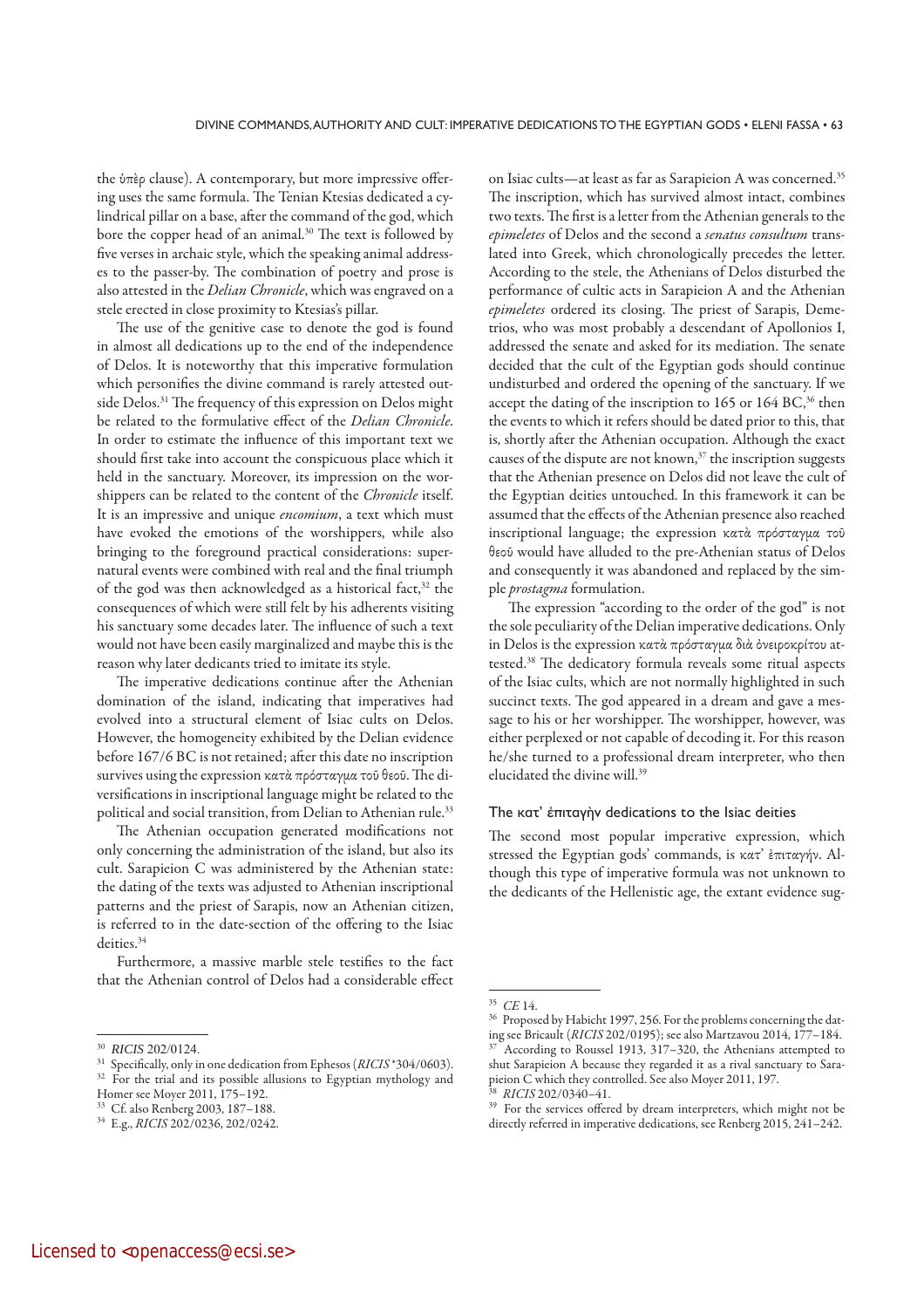gests that it gained wider popularity primarily during the Imperial period.<sup>40</sup>

From the Hellenistic period survive only three imperative dedications using the *epitage* formula. The earliest is dated to the 3rd century BC and comes from Chersonesos in Krimaia. It is an offering, possibly of an altar, to the Isiac triad, Sarapis, Isis, and Anubis, by Charmippos.<sup>41</sup> The first editors of the inscription, Y.G. Vinogradov and M.I. Zolotarev,<sup>42</sup> believed that it referred to the introduction of the cult of the Egyptian gods to Chersonesos, by a member of the local aristocracy. Their assumption seems to be reasonable, given the parallels from other cities of the Hellenistic world relating to the introduction patterns of the Isiac gods: in Alexandria, Delos, Opus, and possibly Ephesos and Soloi, Egyptian cults were introduced through imperative formulae addressing individuals. In all these cases the imperative expression used is κατὰ πρόσταγμα; only in the Chersonesos inscription is the imperative κατ' ἐπιταγήν attested in such an early period and in the framework of an introductory inscription.

Dedications of this type were quite popular in Macedonia. There the dedicants who wished to emphasize the divine command (and not the divine epiphany) used exclusively the *epitage* formula. The majority of the extant inscriptions are found in the Sarapieion of Thessaloniki, a sanctuary where the imperative power of the Isiac gods seems to have been strongly felt. A celebrated example is the so-called *Miracle of Thessaloniki*, an inscription referring to the introduction of the Sarapis cult in the city of Opus in west Locris.<sup>43</sup> The orders issued by Sarapis and Isis constitute the narrative axes of the story retold by the inscription. A certain Xenainetos came from the city of Opus to the Sarapieion of Thessaloniki, where Sarapis paid one of his nocturnal visits. He ordered him to find one of his fellow citizens, called Eurynomos, and tell him that the god was charging him with the reception of Sarapis and Isis in his city. Sarapis announced that he would leave a letter with instructions in order to deliver it to Eurynomos. When Xenainetos woke up, he was amazed, but reluctant, since Eurynomos was his political adversary. Consequently, for some time he defied the god's orders. Then the god appeared to him again and ordered him to obey. Xenainetos executed the god's

commands (cf. l. 12: τὰ ὑπὸ τοῦ θεοῦ ἐπιταχθέντα), and sometime later, Eurynomos introduced the cult to the city.

The inscription recording the arrival of Sarapis in Opus is dated to the 1st century AD, but it is a copy of an older text which has been dated to the end of the 3rd or the beginning of the 2nd century BC. The fact that the priests of Sarapis decided to replace the old inscription is indicative of its importance. Such dedications in temples served multiple goals. The priests or other members of the priestly personnel might have recited them (maybe together with other popular myths, such as the arrival of Sarapis in Alexandria). The temple visitors must have read them, since they were usually erected in conspicuous spots at the sites. These myths, written or oral, could have exerted a canonizing influence, which both cultivated a special spiritual climate, and exemplified a certain ritual behaviour to the worshippers.

In this sense, it might not be coincidental that at least four additional imperative dedications were made at the Sarapieion of Thessaloniki during the first centuries AD.<sup>44</sup> The exclusive use of the term κατ' ἐπιταγήν in these dedications could be attributed to the canonizing power of the *Miracle of Thessaloniki*, which, as in the case of the *Delian Chronicle*, inspired other dedicants and consolidated the inscriptional vocabulary relating to imperatives.

#### The κατ' κέλευσιν dedications to the Isiac deities

The κατὰ κέλευσιν formula is only rarely attested in the extant evidence. It should be regarded as an exception and not as a parallel expression to the other imperative formulae that stress the divine command. The surviving inscriptions are dated to the Imperial period. Two of them were found in Rome and another in the Roman colony Comama in Pamphylia Secunda.<sup>45</sup>

#### DEDICATIONS STRESSING THE DIVINE EPIPHANY

The Isiac worshippers who wished to underline the epiphany itself, that is, the divine vision and not the divine command, primarily used the expressions κατ' ὄναρ or κατ' ὄνειρον and καθ' ὅραμα, and rarely κατὰ χρηματισμόν and κατὰ τὴν μαντείαν.46 In this type of dedications the commandment is alluded to by use of the prepositional phrase κατὰ *+* noun, which, for the Greek-speaking population, connoted an agent issuing the imperative message, the message itself and its addressee. These formulae underscored the event which preceded the dedication and is usually only implied in the inscriptions: the divine epiphany during which the god commands

<sup>40</sup>*RICIS* 115/0302 (3rd century BC), \*115/0303 (1st century BC); *IAlexImp* 56 (29 BC); *RICIS* 113/0570 (1st–2nd century AD), 101/0222 (*c.* AD 120), 113/0555 (2nd century AD); 113/0566–67 (2nd–3rd century AD), 113/0206 (2nd–3rd century AD); dated to the Imperial period: *RICIS* 105/0894, 301/0601, 305/1403, 113/0203, 303/0201. For the prominence of the *epitage* formula during the Imperial period see Renberg 2003, 70, 193–194.

<sup>41</sup> Vinogradov & Zolotarev 1999, 358–364.

<sup>42</sup> Vinogradov & Zolotarev 1999, 358–364

<sup>43</sup>*RICIS* 113/0536; Dunand 1973, 42–44; Merkelbach 1973, 49–54; Sokolowski 1974, 441–445; Bricault 2013, 81–83; Aliquot 2014, 138– 139.

<sup>44</sup>*RICIS* 113/0570, 113/0566–67, 113/0555. 45 *RICIS* 501/0153–54; *BIs* I 312/1601.

For the use of these formulae in dedicatory inscriptions see Renberg 2003, 39–67 (ὄναρ, ὄνειρον, ὅραμα), 95–112 (χρηματισμός, μαντεία).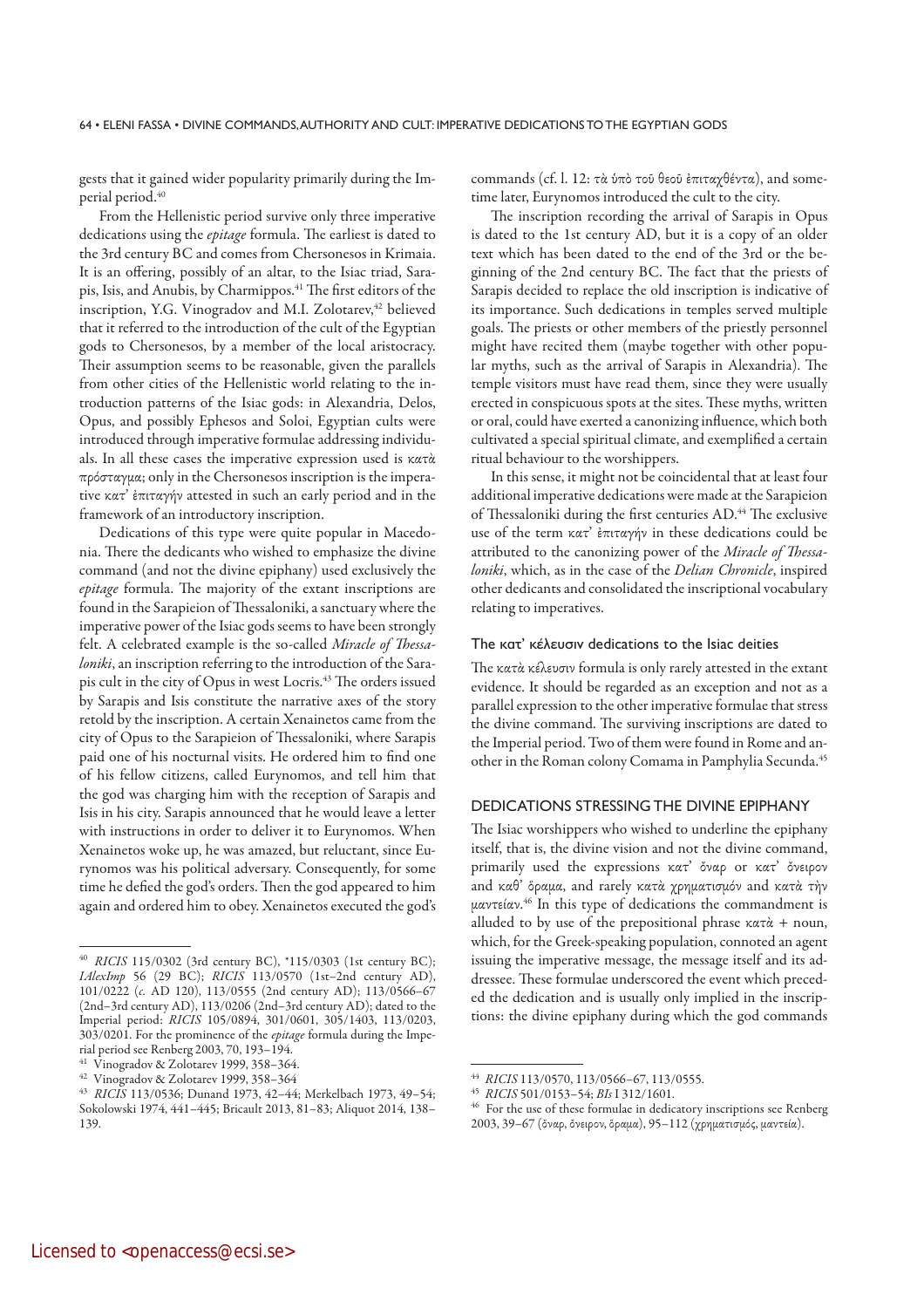the execution of an action in honour of himself/herself or another divinity.

#### The κατ' ὄναρ and καθ' ὅραμα dedications to the Isiac deities

It is not surprising that the dedications made "after a command pronounced in a dream" are commonly found in the Isiac temples practising incubation. The majority of this type of imperative dedication comes from the Sarapieion of Thessaloniki.<sup>47</sup>

Imperative dedications of this type are also attested in other cities, but they are less frequent in comparison to the κατὰ πρόσταγμα and κατ' ἐπιταγήν. The divergence (approximately one of the seven dedications underlines the dream-vision) suggests that the individuals of the Hellenistic and Imperial periods who wished to record the dream element of the communication between themselves and the Egyptian gods were only few.

#### The κατὰ τὴν μαντείαν and κατὰ τὸν χρησμόν dedications to Isiac deities

The phrase κατὰ τὴν μαντείαν is one of the most popular of the prepositional phrases used in private dedicatory inscriptions.<sup>48</sup> Isiac cults, however, are differentiated from this inscriptional custom; the term κατὰ τὴν μαντείαν, or the synonym κατὰ τὸν χρησμόν, are rarely used to denote the imperative nature of the Egyptian gods.<sup>49</sup>

### Isiac imperatives and the promotion of the cult of the Egyptian Gods

The majority of imperative dedications to Isiac deities are concise and typified. The dedicants present themselves and state the names of the gods to whom the offering is made; they sometimes explicitly mention the type of their dedication and finally they declare that the commemorated act took place following the order of one of the Egyptian gods. The time and the place of the order, the reasons which prompted it and the situation at which the order had been issued are usually left untold.

Although limited, the narratives that play on the theme of imperatives reveal the often omitted prehistory of the dedications. The Zoilos papyrus, the *Miracle of Thessaloniki*, the *Delian Chronicle*, and the introduction myth of the Sarapis cult in Alexandria, as recited by Plutarch and Tacitus, employ a similar imperative pattern, which could have formed the intellectual background of the brief imperative dedications: the Egyptian gods appear in dreams and visions experienced by individuals. The epiphanies are recurrent, persistent, and gradually more intense; in most cases they command the performance of a specific ritual or give instructions for other actions.

Imperative dedications are heirs of a long-standing Egyptian tradition, which was expressed principally in the *Königsnovelle*. This literary genre exalted the pharaoh's religious and military role and a common narrative pattern would include the king's involvement—typically following a divine order in constructing and restoring Egypt's monuments. However, when this motif is used in the framework of the Graeco-Roman *oikoumene*, a major change occurs: the pharaoh as addressee of the divine command is replaced by a private individual.<sup>50</sup>

Thus, one of the Egyptian gods may appear in a dream and command the building of a sanctuary, temple, or altar in his/her honour51 or in honour of other gods (e.g., *RICIS*  401/0604). One of the most conspicuous examples is the construction of the small shrine of Harpocrates in the Alexandrian Sarapieion after the command of Sarapis and Isis (*IAlexPtol* 21).52

The orders of the Isiac divinities might also extend to the embellishment and, if needed, repair of existing cultic centres. In an Athenian dedication it is commanded that the dedicant should offer a statue of Asclepius (*RICIS* 101/0222), and in Pergamon Isis orders her *hieraphoroi*, her servants who bore the sacred objects in processions, to construct a series of statues not only of the Egyptian deities (Sarapis, Isis, Anubis, Harpocrates, Osiris, and Isis), but also of "kindred" divinities such as Helios, Ares, and the Dioskouroi.<sup>53</sup>

The orders of the Isiac gods were not confined to undertaking building enterprises. They demanded the public honouring of the people who supported their cult—either the priests

<sup>47</sup> Καθ' ὅραμα: *RICIS* 113/0513, 202/0223, 202/0380; κατ' ὄναρ*/* ὄνειρον: *RICIS* 47.114/0207, 618/1003, 306/0501; *RICIS* 113/0534, 113/0523, 113/0531, 113/0573; five out of ten such dedications were found in the Thessaloniki Sarapieion.

Guarducci 1967, 125.

<sup>49</sup>*RICIS* 104/0103, 402/1005. It should be noted that from the Hellenistic period these terms, which were traditionally linked to oracular responses, acquired additional connotations and could refer to dream epiphanies experienced by individuals (cf. Renberg 2003, 99–101).

For the connection between commandments in the Egyptian cults and *Königsnovelle* see Moyer 2011, 170–175 (for the major themes of *Königsnovelle* see p. 172; for the adjustments and transformations of the narrative pattern outside of Egypt see pp. 173–174).

<sup>51</sup> Building of a sanctuary: *RICIS* \*304/0603; construction of an altar: *RICIS* 202/0360, 204/1004, 315/0201, 113/0534. 52 *IAlexPtol* 21; Moyer 2011, 170.

<sup>53</sup>*RICIS* 301/1202; the offering of statues after a divine command was quite popular: see also *RICIS* 501/0153, 306/0501, 501/0154, 113/0573; repairs and/or additions to temples: *RICIS* 304/0602, 202/0146, 202/0124, 202/0225; cf. *IGGR* I.5.1162.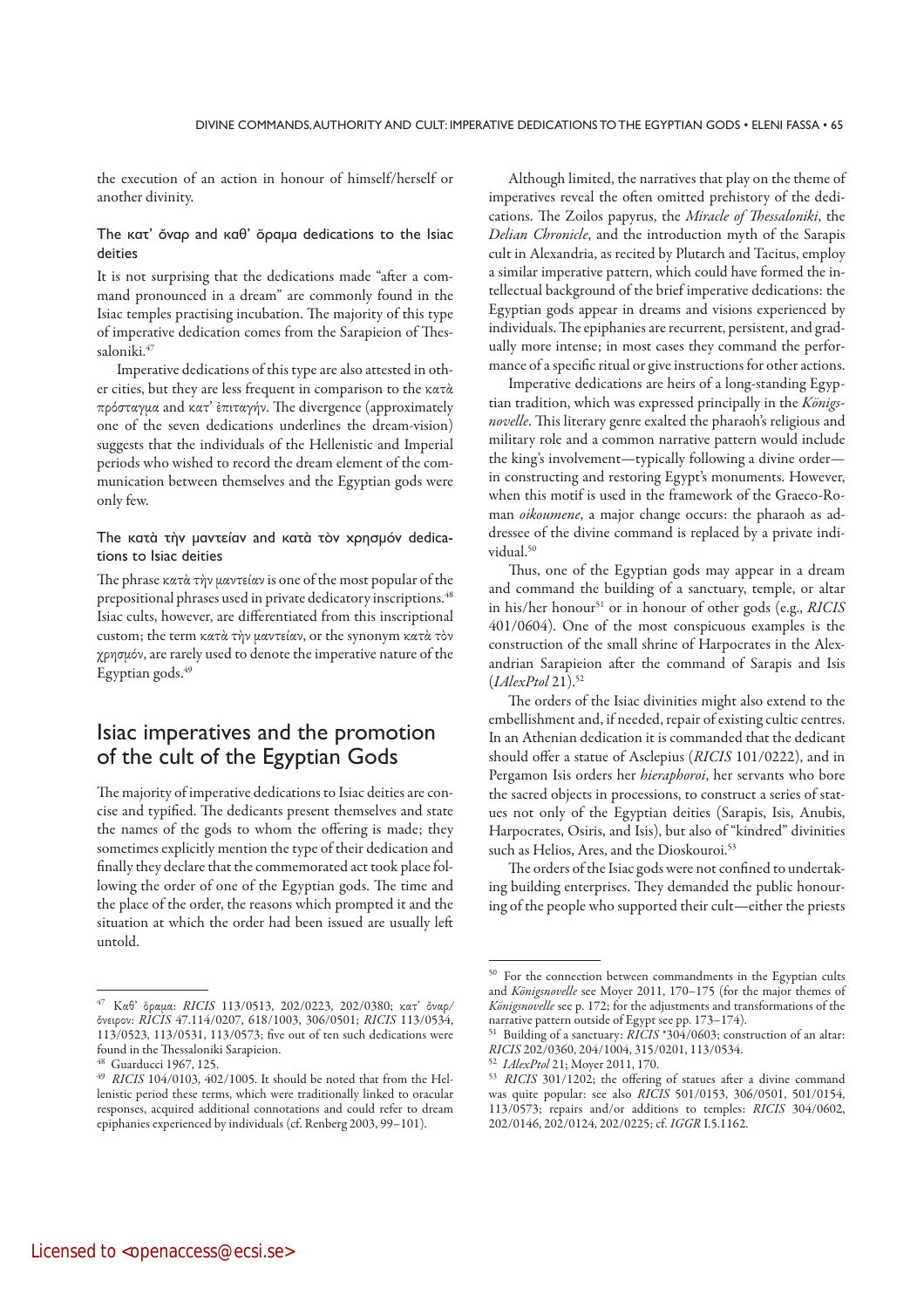and cult personnel (e.g., *RICIS* 104/0103), or the kings who provided for them (cf. *RICIS* 114/0207). Sometimes they appointed specific individuals for officiating in activities relating to cult, such as the Cretan dream interpreter stationed at Memphis, who offered his services to the pilgrims after the direct command of the god (*IMètr* 112).

There were also additional actions which were not left to the worshippers' initiative. So, Achilleus, a pilgrim to Abydos, underlines in his graffito that he visited the site after a dream epiphany (*GraffAbyd* 238; see also 419). Crispinos, a soldier of the first Lusitanian cohort, received in a dream the order to organize a banquet in honour of *kyrios* Sarapis, most probably a reference to the ritual *kline* of Sarapis (*IPaneion* 59bis).

Especially in periods of personal crisis such as illness, the gods would propose a treatment and subsequently, a reciprocal offering. This is probably the case in *RICIS* 401/0601: the plaque supports two statuettes which may be depictions of the children of the dedicant who are also expressly named in the text. A celebrated case is that of Demetrios of Phaleron, who, after his eye illness was cured by Sarapis, wrote an extensive treatise on his dream epiphanies (Diogenes Laert. 5.76). A papyrus from the Zenon archive might also reflect the same cultural atmosphere (*PCairZen* III 59462, 263–229 BC): there, a certain Dromon requests the famous Attic honey as a treatment for his eye condition after the command of the god (κατὰ πρόσταγμα τοῦ θεοῦ)—most probably a reference to Sarapis.

The content of the dedications, as far as it can be discerned from the surviving evidence, points in a specific direction. The Egyptian gods issued commands primarily in order to launch their cults, a process which can take various forms: from the introduction of their cults to new cities, to the decoration of their temples.

This, however, does not exclude the fact that such dedications, apart from promoting the cult would also serve other goals. Such may have been the case of the *Delian Chronicle*. Moyer, for instance, recently challenged the *communis opinio*, according to which the text, as all aretalogies, addressed the Greek world and the praise of the god was a means of promoting his cult.<sup>54</sup> Contrary to this view, he interpreted the *Chronicle* in the context of the rivalry between the three Delian Sarapieia. He asserted that the qualities of the god and the prestige of the priest of Sarapieion A, who repeatedly had the privilege of direct communication with the god, were directed primarily to the adherents of this specific sanctuary. Moyer's suggestion and the more traditional approach are not mutually exclusive; the same text may evolve multiple functions, operating on a local and at the same time international level.

Thus, the praise of the god could be viewed as a response to an intra-Delian conflict, but, at the same time, it could still address the multinational inhabitants or visitors of the island.

It is in the framework of the imperative dedications as a means of launching the Egyptian cults in the Graeco-Roman world that the scarce evidence for imperative dedications from Egypt should be examined.<sup>55</sup> The comparatively small number of imperative offerings from the Ptolemaic kingdom could be associated with the function of the imperatives. Imperative speech constituted a means of propagating the cults of the Egyptian gods in the cities of the Hellenistic world. Moreover, it was especially used in those cities that the new cults were met with reservation or even hostility. In Egypt however the situation differed; there, the kings themselves, members of the royal household, the Ptolemaic élite and high magistrates were also responsible for the promotion of the cult. Apart from individual initiative, the temples of Sarapis and Isis were also financed by state funds,<sup>56</sup> their portraits were placed on coins—an important distinction, given the conservative nature of Ptolemaic coinage iconography,<sup>57</sup> and the queens of Egypt were related to, or equated with, Isis in the framework of royal cult.<sup>58</sup>

### Imperatives and the relationship between the Egyptian gods and their worshippers

A.D. Nock and F. Bömer, who briefly dealt with imperative dedications in different studies, interpreted them in the framework of the introduction of oriental deities in the Greek world, and the consolidation of the institution of kingship in the Hellenistic *oikoumene*. 59 They correlated the increasing hierarchization of Hellenistic societies with the increasing hierarchization of the relationship between men and gods and regarded imperative language as reflective of this change. This view was developed further by H.W. Pleket.<sup>60</sup> Pleket accepted the influence of oriental forms of religiosity and of the political systems of the East; nevertheless, he showed that traces of this mentality could also be detected during the Classical period. He underlined the fact that the view of gods as command-

<sup>54</sup> Moyer 2011, 194–207.

<sup>55</sup> Four imperative dedications survive from Egypt: *IAlexPtol* 21, 53; *GraffAbyd* 419; *IAlexImp* 56; cf. also Renberg 2003, 183.

 $56\text{ See also Bricault } 2013, 91-94.$ 

<sup>57</sup> Svoronos 1904, 1123–1124; *SNRIS* 84; Mørkholm 1991, 109; Lorber 2012, 218–219; Landvatter 2012, 87–88.

The bibliography on this subject is extensive: see Le Corsu 1978; Quaegebeur 1988; Koenen 1993; Pfeiffer 2008b, 67–68; Plantzos 2011. 59 Bömer 1990, 207–208; Nock 1972, I: 47–48, 74–77.

<sup>60</sup> Pleket 1981, 152–192.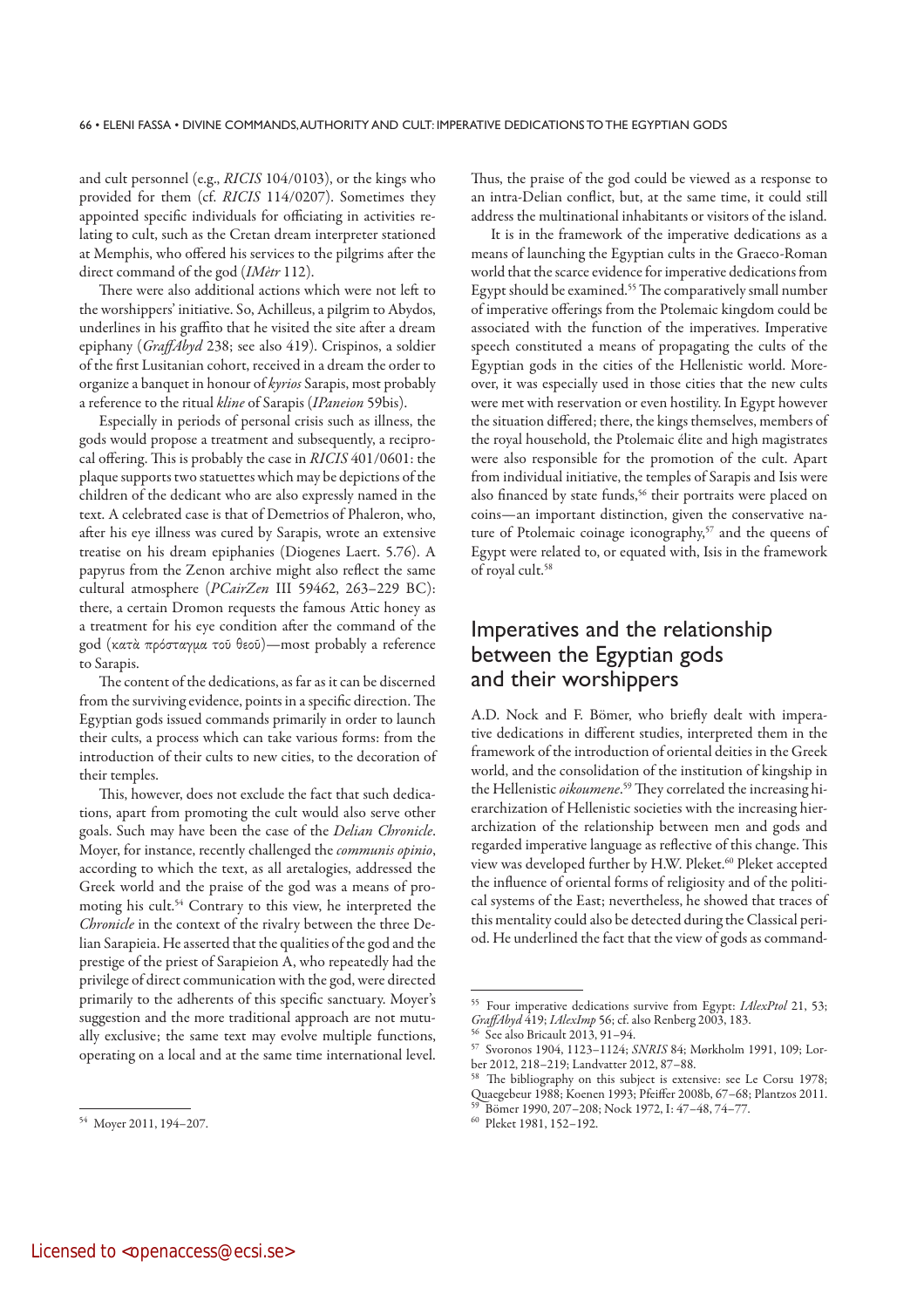ing rulers and of men as dependent and obedient subjects was more frequent in periods of crisis, and especially of personal crisis. The difference with the Hellenistic religious mentalities, however, lies in the fact that men envisioned their gods as rulers not only in periods of crisis. Their absolute power and authority thus became one of their basic qualities in matters relating to everyday life.

The assumptions of these scholars were disputed by G.H. Renberg, who expressed his scepticism concerning the association between social and religious hierarchies. Renberg proposed that the growing number of imperatives as part of the dedicatory language does not point to changes in the religious mentality of individuals, but "the initial appearance, sharply increased production, and eventual disappearance of *viso/iussu* dedications followed the general epigraphic trends of the Classical, Hellenistic, Imperial and Late Antique periods".<sup>61</sup> Apart from the importance he attributed to general epigraphic trends, he argued that the choice of command terminology for the structuring of dedicatory inscriptions was often dictated more by regional and local factors than by conscious preferences of the dedicants.<sup>62</sup>

Renberg's scrutiny of the epigraphic evidence is in every respect useful and thought-provoking. In order, however, to reach judgements regarding the religious mentalities and the relationship between gods and worshippers, individual cases should be studied, not only on a diachronic and synchronic level, but, most importantly, as part of a wider cultic nexus, which collectively formed modes of communication between a god and his/her adherents. As far as the Egyptian gods are concerned, dedications commissioned with divine demand or prompting are indicative of a complex and multifaceted relationship between these gods and their devotees. Moreover, the proliferation of evidence of the Hellenistic and Imperial periods, pointed to by Renberg, need not be taken as evidence which should weaken the position of Nock, Bömer, and Pleket. The Hellenistic period also signifies a kingship era for the Mediterranean. It is a period when social life is transformed, due to the inclusion of the king, his *oikos* and court, and members of the élite associated with him; an aspect of this transformation seems to have been hierarchization.

As regards the relationship between the Egyptian gods and their devotees, then, imperative dedications first testify to the fact that the Egyptian gods were envisaged as commanding divine figures.<sup>63</sup> Their authoritative features were also emphasized in other types of dedications. A round base from Sarapieion A on Delos, dated between the end of the 3rd and the beginning of the 2nd century BC, was dedicated to *king* (βασιλεύς) Osiris.64 Epithets denoting kingship were also attributed to Sarapis, Isis, Anubis, and Horus.<sup>65</sup> Isiac divinities were also addressed as *rulers* (ἡγεμών), at least from the second half of the 2nd century BE. Moreover, the noun *tyrant* is attributed to Isis in the aretalogy of Kyme and the absolute power of the goddess is expressed with the formulation "sovereign of every land".66 Thus, Isis was perceived as giving commanding orders, functioning as a benefactor, and determining human lives.67 Similar is the usage and meaning of the epithet sovereign (κύριος*/*κυρία*)*, which articulated the superiority of the Isiac divinities in the power balance between gods and human.68 Finally, epithets such as παντοκράτωρ and κοσμοκράτωρ constituted the superlative expression of this authoritative relationship.69

These gods who founded and/or developed their relationships with humans via imperatives, and, when left unattended, proclaimed their anger, were characterized by epithets manifesting their power.70 In the Hellenistic and Imperial periods these qualities were articulated with similar terms for both the earthly and the divine authority. An indicative example is the term *prostagma*, which concurrently acquired both religious and political connotations.71 Thus, a common political and

<sup>61</sup> Renberg 2003, 160.

<sup>62</sup> Renberg 2003, 230–232.

<sup>63</sup> Cf., also Renberg 2003, 165, 182.

<sup>64</sup>*RICIS* 1248; Osiris is also addressed as king in *RICIS* 302/0204, 308/0302.

<sup>65</sup> Sarapis: *RICIS* 301/0403, 308/0302; Isis, Anubis: *RICIS* 308/0302; Horus: *RICIS* 302/0204, 113/0545; cf. also *RICIS* 202/0170, 101/0401, where Anubis is called ἡγεμών.

<sup>66</sup>*RICIS* 302/0204, l. 4–5.

<sup>67</sup> See also *RICIS* 701/0103: τύραννος αἰῶνος μόνη; for a penetrating analysis of the freedom and slavery dipole in the cult of Isis, see Versnel 1990, 52–95.

<sup>68</sup> Sarapis as κύριος: *RICIS* 203/0801, 304/0203, 501/0217; *ΙAlexPtol* 34; *IFayum* III 153; *ILouvre* 90, 92; *IOasis* 56.10; Milne, *MusCair* 9208; *IAlexImp* 44; *IGRR* I.1275; in Imperial papyri *kyrios* has evolved into a fixed epithet of the god in the expression τὸ προσκύνημά *(*σου*)* ποιῶ παρὰ τῷ κυρίῳ Σαράπιδι (which is attested in 87 extant texts, cf. www.papyri. info); Apis: *RICIS* 402/1002; in the Kyme aretalogy (*RICIS* 302/0204) Isis is called *kyria* sovereign of all elements of nature; for Isis addressed as κυρία see also *RICIS* 309/0401, 311/0101, 202/0304, *IFayum* 3.173; *IGR* I,5 1090, 1305–1306, 1309; *OGIS* 180, 184–186, 188–191, 196, 717; *IOasis* 56,10; *Pan dés.* 69; *IPhilae* 14, 15, 21–22, 26, 28–30, 32–35, 37–38, 40–42, 44–50a, 51–53, 55–59, 61–63, 68, 70, 75, 82, 85, 92–93, 100, 105, 110–111, 117–119, 124, 129, 132–133, 136, 148, 152–153, 156, 160, 171, 249, 262–263, 273, 286, 288–289, 306–307, 321; *SB*  I: 4116; *IThSy* 306, 328; *IAlexImp* 60; *Von Debod* III 128,L363, III 143,L374; for a survey of the epithets attributed to Isiac divinities see Bricault 1996.

<sup>69</sup> Isis παντοκράτωρ: *RICIS* 102/1702; Sarapis κοσμοκράτωρ: *RICIS*  501/0126.

<sup>&</sup>lt;sup>70</sup> Isiac divinities were not the only who structured their relationship with their adherents via imperatives; in the confession and atonement context of the so-called "confession inscriptions", especially local gods of Asia Minor, primarily during the Imperial period, persecuted those humans who did not obey their orders, see Chaniotis 2009, 116, 146–148. 71 Cf. Posidonius Fr. 133: τὸ δὲ πρόσταγμα διττόν*∙* ἢ γὰρ παρὰ θεῶν ἢ παρὰ ἀνθρώπων; the basic reference work for the subject remains Lenger 1964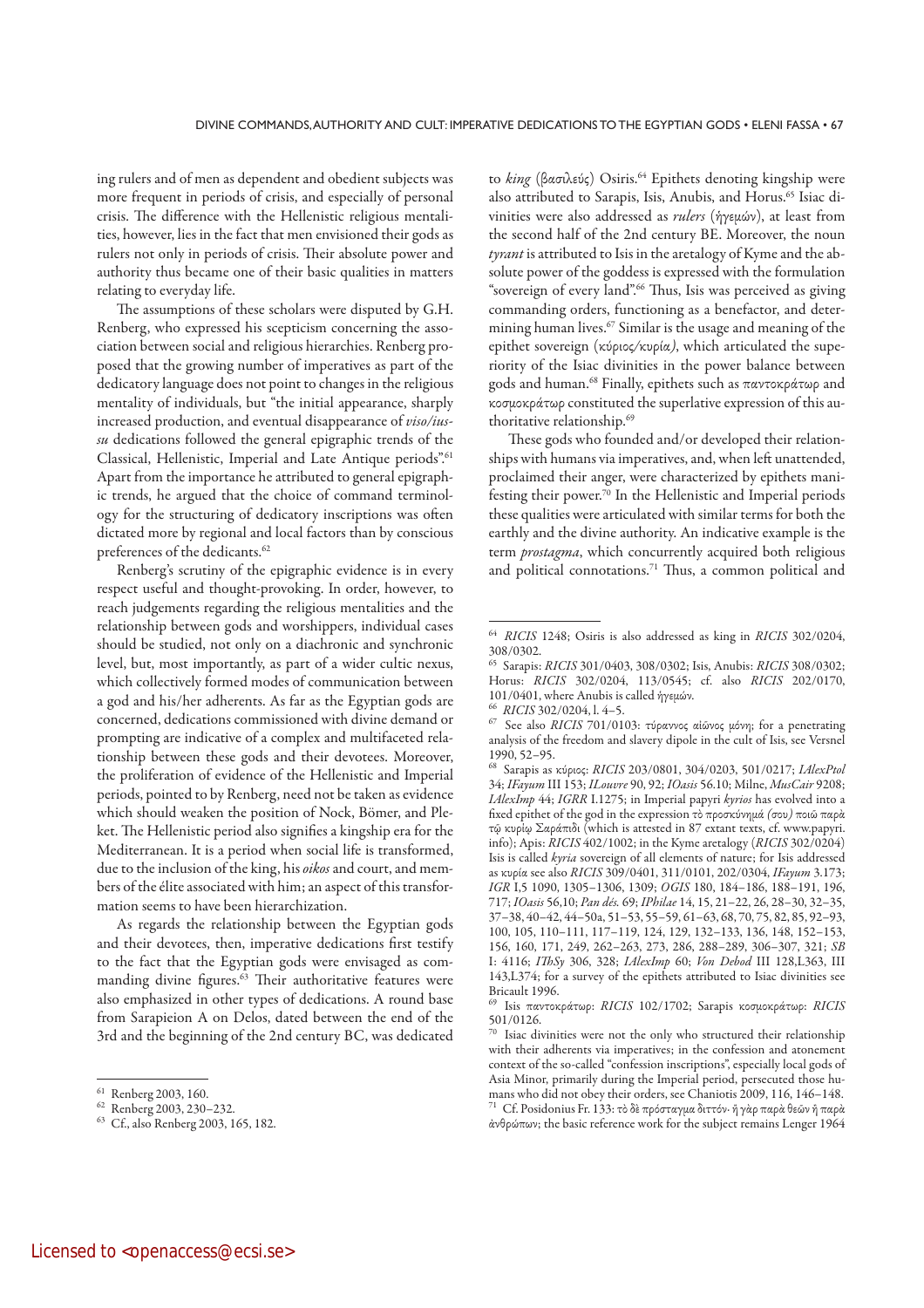religious terminology evolved, referring to both divine and human agents.

The systematic use of imperatives in Isiac cults, the attribution of epithets denoting power and authority, and the evolution of myths which featured the commanding nature of these divinities, point to the fact that they were perceived as holding a raised position in the cosmic hierarchy. Their elevated status however did not preclude expressions of closeness or attachment to them. On the contrary, *distance* and *proximity* between the Egyptian gods and their adherents seems to have coexisted. An analogous correlation between distance and proximity is also evident concerning Ptolemaic kings and their subjects. Kings distanced themselves from their subjects in order to promote and advertise their superior status, while at the same time they consistently presented themselves using epiphanic conventions, with which their subjects were familiarized.72

Imperative dedications are suggestive of a close relationship between the Egyptian gods and the dedicants.73 Thus, Isiac divinities are proven to be "manifest" (ἐπιφανεῖς) and "inclined to give ear" (εὐήκοοι*/*ἐπήκοοι):74 their power is not speculative, but it is proved by their presence and interventions in the *oikoumene*.

Despite their usual brevity, the dedicatory texts themselves bear witness to the fact that these divinities tended to appear frequently to individuals;<sup>75</sup> sometimes, however, the worshippers' testimony could be reinforced by additional means, such as the representation of divine feet.76

Although epiphanies were common from the Archaic period, the prerogative of direct communication with the divine was reserved for specific individuals: mainly prophets, poets, and those considered as god-possessed. Imperative dedications suggest that the Egyptian gods demanded a different type of worshipper. Thus, although those traditionally favoured with the privilege of immediate contact with the divine were still abundant, in the Hellenistic period many of the Isiac adherents also attained it, without this action generating changes in their social standing. The majority of the dedicants to the Isiac deities were not priests or members of the cult personnel and their status, when detectable, does not differ from non-imperative dedications. The difference lies in their cultic behaviour; they experienced a special relationship with the divine, which they were called to demonstrate in public, thus expressing their pride for having been contacted by a god.<sup>77</sup>

Imperative speech in its more intense and commanding forms might have led to becoming a passionate, most loyal worshipper. Scholars have often highlighted the apostolic character of Isiac, and other, cults which came from the East,78 without, however, demonstrating sufficiently the role of imperative dedications in the structuring of the apostolic mentality. Imperative dedications prescribe a definite course of action to the worshipper, one which cannot be eschewed. Ptolemy I, Ptolemy IV, Zoilos of Aspendos, Apollonios II of Delos, Xenainetos, and Eurynomos in Opus, the unknownto-us introducers of the cults of the Egyptian gods to the cities of the Hellenistic world, cannot be described as apostles in the sense of preachers, but nonetheless they were involved in apostolic activity. Their actions contributed to the propagation, promotion, and consolidation of Isiac cults. They behaved not as individuals on their own initiative, but consented to divine commands, thus revealing a deeper connection between themselves and the gods.

The close bond between Isiac deities and their worshippers, as this is reflected in the self-presentation of the devotees, is especially evident in Egypt. Aspects of the cult, which in other parts of the Hellenistic world evolved with moderation, appeared more intensively in Egypt. These extreme forms of religiosity developed in specific geographical and cultural conditions. Although the adherents of Isis, Sarapis, and the other Isiac gods are not typically characterized as *douloi* or *hiero douloi*, some graffiti from the Sarapieion of Memphis refer to the *douloi* of Sarapis and Isis.79 The graffiti were carved on the sphinxes decorating the *dromos* of the Sarapieion, and they are dated between 275–175 BC. It seems that in this case the term *doulos* is used metaphorically; the writers of the graffiti are not slaves or members of the cult personnel,<sup>80</sup> but pilgrims who are expressing their passion for the cult.

Such expressions of devotion are aligned with the spiritual and religious atmosphere of the Memphis Sarapieion. Indeed it was there that the phenomenon of *katoche* mainly evolved. *Katoche* referred to the binding, both personal and geographical, of an individual to the cult of Sarapis. Unfortunately, the Sarapieion archive does not clarify the reasons that made some-

and esp. pp. xxiii–xxiv (definition and uses of *prostagmata* in Ptolemaic  $E$ gypt).

See Caneva 2015, 69-71.

<sup>73</sup> van Straten 1976, 17; Renberg 2003, 297, 299.

<sup>74</sup> For Isis ἐπήκοος see: *RICIS* 102/1101, 113/0529, 113/0551, 115/0201, 202/0197–0198, 202/0262, 202/0302, 202/0361, 202/0363, 202/0365, 302/0201, 501/0139; Sarapis is called ἐπήκοος in: *RICIS* 115/0201, 202/0197–0198, 202/0363, 304/0901, 501/0113, 501/0126, 503/1201, 617/0301, 704/0304; and ἐπιφανής in: *RICIS* 202/0263; for Osiris ἐπήκοος: *RICIS* 104/0206. Anubis is also addressed as ἐπήκοος (*RICIS* 202/0197–0198, 202/0363) and so is Harpocrates (*RICIS* 202/0198, 202/0363).

Cf. Renberg 2003, 299.

<sup>76</sup> A popular practice, especially in Macedonia during the Imperial period, cf. *RICIS* 113/0203–04, 113/0206, \*113/0303, 113/0555–57; Christodoulou 2011, 16–22.

Cf. Renberg 2003, 300-301.

<sup>78</sup> See, e.g., Nock 1988, 77–98.

<sup>79</sup>*SEG* 49. 2260, 2261; see Nachtergael 1999, 347–353.

<sup>80</sup> Nachtergael 1999, 351–352; for the term *(hiero)doulos* see recently Caneva & Pizzi 2015.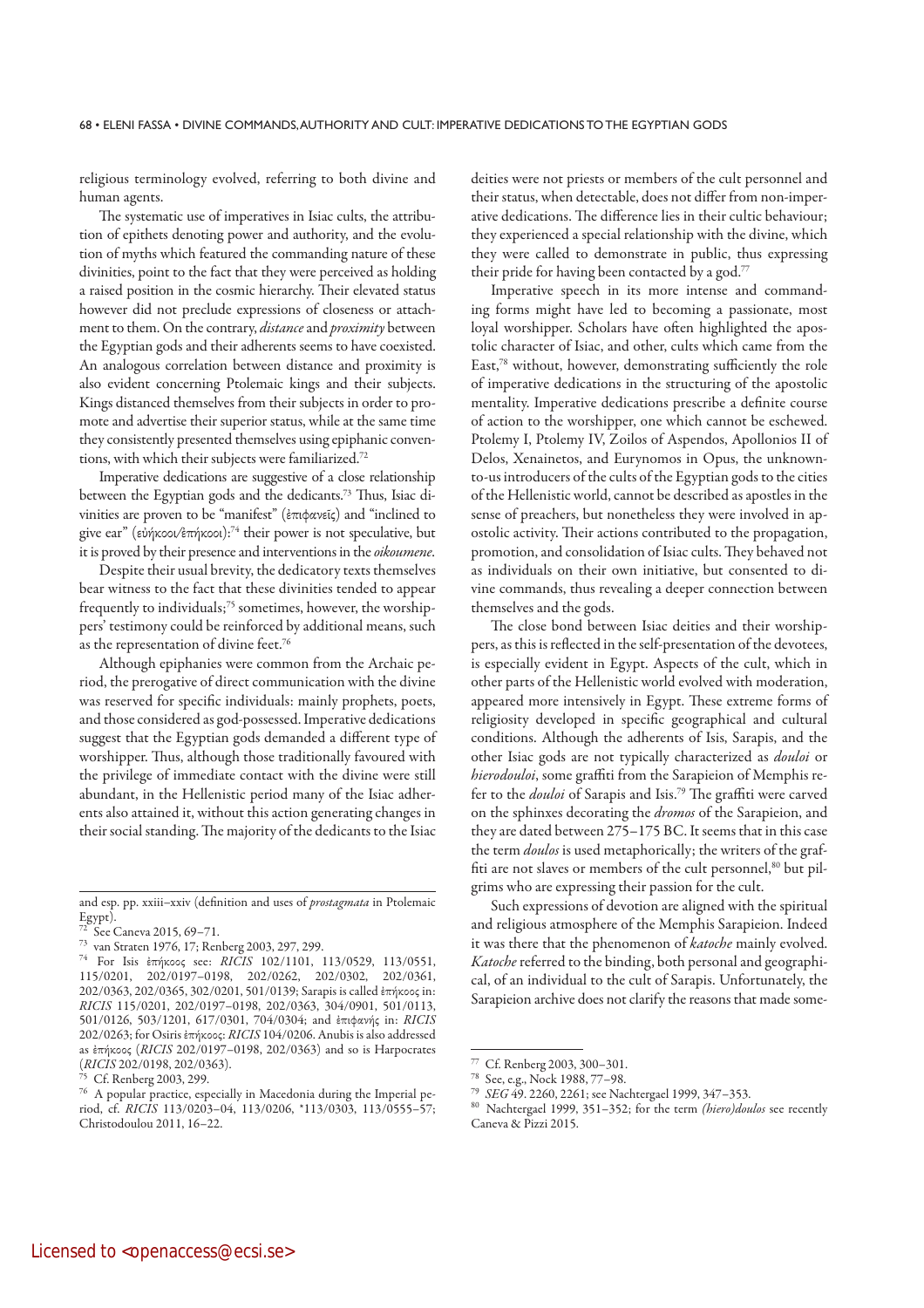one a *katochos*, since *katoche* is referred as a customary state and not as an institution that demands further explanation. Scholars have postulated a variety of motives: from economic and legal to religious.<sup>81</sup> The rationale and the significant or minor changes in status that *katoche* involved are beyond the scope of this paper. Despite the ambiguity however, fragments of the written record suggest that, at the least, the *katochoi* either already had or in the process of *katoche* gradually evolved a close relationship with Isiac divinities.<sup>82</sup> In the framework of this relation imperative messages delivered to humans were also implied. It is assumed that the *katochoi* experienced successive epiphanies, in which the gods themselves ordered their stay at the temple.<sup>83</sup> In this instance, the imperative message is not connected with the execution of ritual acts, that is, with a *brief* proof of the obeisance of the worshippers, but with the devotion of the worshippers to the gods *for as long as the gods may have wished*.

# Conclusion

The structuring of commanding relations between the Egyptian gods and their adherents (a god that orders and a worshipper who obeys) usually presupposes and entails the creation of a bond between them. A divine call that is perceived as persisting and demanding reveals on behalf of the worshipper a preoccupation or fascination with specific divinities—without necessarily excluding others from the attribution of cult. The popularity of imperative dedications suggests that, in the Hellenistic and Roman *oikoumene*, the Egyptian divinities were envisaged as gods who, either in a positive or sometimes in a negative way, but definitely actively, proved their interest and concern for human affairs.

ELENI FASSA Open University of Cyprus PO Box 12794, CY-2252, Latsia efassa@yahoo.com

# **Bibliography**

Aliquot, J. 2014. 'Les cultes isiaques et le pouvoir dans la Tétrapole syrienne', in *Power, politics and the cults of Isis, Proceedings of the Vth International Conference of Isis Studies, Boulogne-sur-Mer, October 13*–*14, 2011*, eds. L. Bricault & M.J. Versluys, Leiden, 135–146.

- Aneziri, S. 2005. 'Étude préliminaire sur le culte privé des souverains hellénistiques: Problèmes et méthode', *Kernos Suppl.* 15, 219–233.
- Bömer, F. 1990. *Untersuchungen über die Religion der Sklaven in Griechenland und Rom* 3, Wiesbaden.
- Borgeaud, P. & Y. Volokhine 2000. 'La formation de la légende de Sarapis', *Archiv für Religionsgeschichte* 2, 37–76.
- Bricault, L. 1996. *Myrionymi: Les épiclèses grecques et latines d'Isis, de Sarapis et d'Anubis*, Stuttgart.
- Bricault, L. 2008. 'Fonder un lieu de culte', in *Religioni in contatto nel Mediterraneo antico*, eds. C. Bonnet, S. Ribichini & D. Steuernagel, Pisa, 49–64.
- Bricault, L. 2013. *Les cultes isiaques dans le monde gréco-romain. Documents réunis, traduits et commentés par Laurent Bricault*, Paris.
- Bruneau, P. 1970. *Recherches sur les cultes de Délos à l'époque hellénistique et à l'époque impériale*, Paris.
- Caneva, S.G. 2015. 'Paradoxon! Perception de la puissance divine et du pouvoir royal dans l'Alexandrie des Ptolémées', *Mythos* 8, 55–75.
- Caneva, S.G. & A.D. Pizzi 2015. 'Given to a deity? Religious and social reappraisal of human consecrations in the Hellenistic and Roman East', *CQ* 65, 167–191.
- Chaniotis, A. 2009. 'Ritual performances of divine justice: The epigraphy of confession, atonement and exaltation in Roman Asia Minor', in *From Hellenism to Islam: Cultural and linguistic change in the Roman Near East*, Cambridge, 115–153.
- Christodoulou, P. 2011. 'Les reliefs votifs du sanctuaire d'Isis à Dion', in *Bibliotheca Isiaca* 2, eds. L. Bricault & R. Veymiers, Bordeaux, 11–22.
- Delekat, L. 1964. *Katoche, Hierodulie und Adoptionsfreilassung*, München.
- Dunand, F. 1973. *Le Culte d'Isis dans le basin oriental de la Méditerranée* 2, Leiden.
- Engelmann, H. 1975. *The Delian aretalogy of Sarapis*, Leiden.
- Fraser, P.M. 1960. 'Two studies on the cult of Sarapis in the Hellenistic world', *OpAth* 3, 1–54.
- Guarducci, M. 1967. *Epigrafia greca* 2, Roma.
- Habicht, C. 1997. *Athens from Alexander to Antony*, transl. by D.L. Schneider, Cambridge, Massachusetts.
- Keil, J. 1954. 'Denkmäler des Sarapiskultes in Ephesos', *Anz-Wien* 91, 217–228.

<sup>81</sup> For the *katochoi* of Memphis, their social, legal, and religious status and their activities see Delekat 1964, 176–181; Legras 2011, 101–271.

<sup>82</sup> See e.g. *UPZ* 4.8–9, 14.14–20, with Wilcken's commentary in *UPZ* p. 126.

<sup>83</sup> Merkelbach 1995, 73.